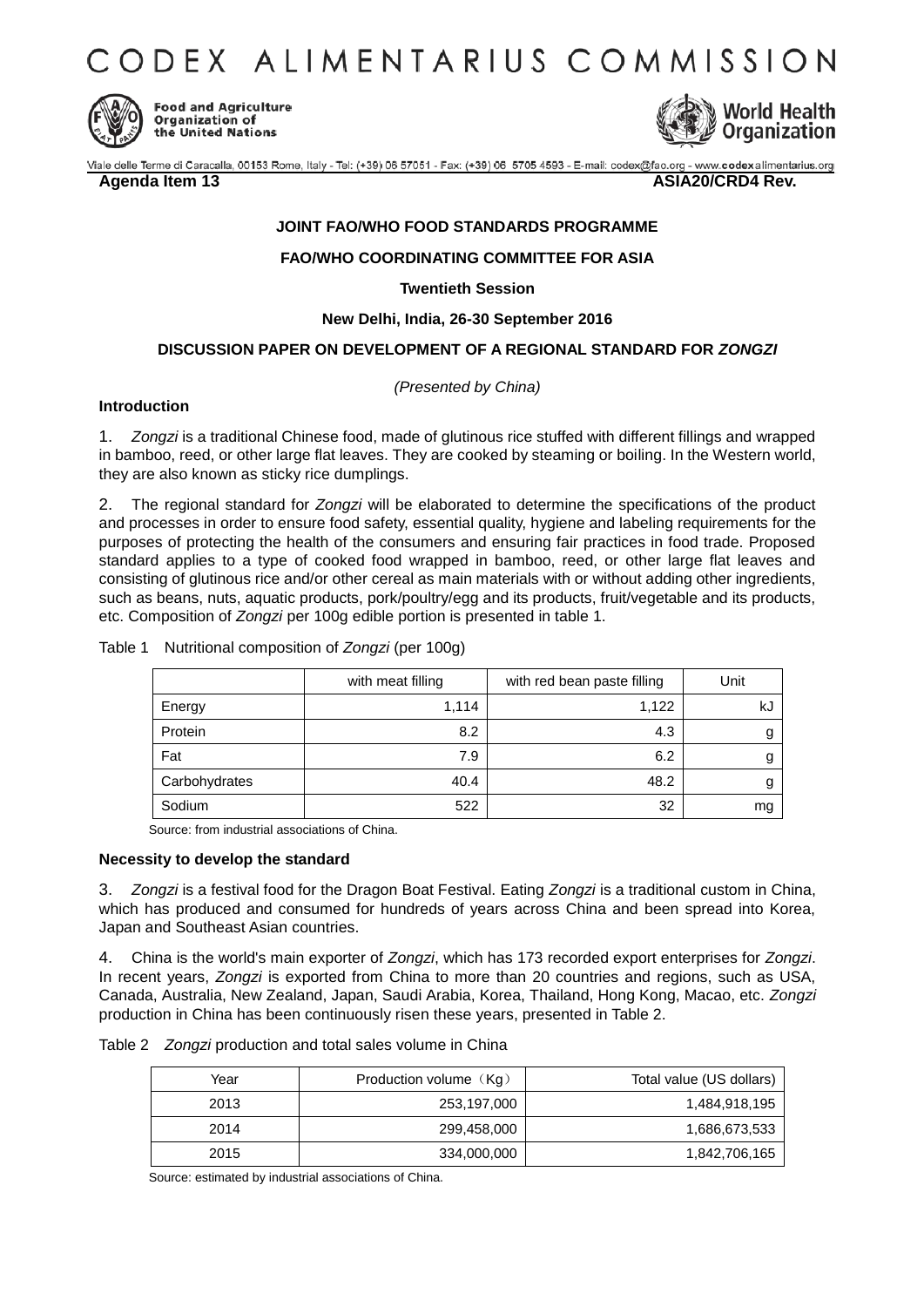5. China is also an importer of *Zongzi*, the main import sources of which include Japan, South Korea, Malaysia, Australia, Italy, Thailand, Netherland, Denmark, etc.

6. In recent years, health *Zongzi*, such as green tea *Zongzi*, *Zongzi* for children, nutrient-enriched *Zongzi* etc, have been produced, and HACCP controlling techniques has been applied in *Zongzi* production. *Zongzi* production enterprises are increasingly concentrated in large scale with industrial upgrade and much stricter standards in production techniques and product quality.

7. Due to the growing trend of consumption of *Zongzi*, its production by improved production techniques, and its potential for international food trade, it is necessary to establish a standard to protect the health of the consumers and to ensure fair practices in food trade. It should be noted that Codex Alimentarius does not include standard for *Zongzi*.

8. The elaboration of the food standard for *Zongzi* would be to the benefit of developing countries in particular, because these countries are the major producers, consumers and exporters of *Zongzi*. China is also anticipating the potential and growing demand of *Zongzi* in global food consumption and trade in the future.

## **Recommendation**

9. China invites the Asian member countries to support the proposal for the development of a Codex regional standard for *Zongzi* and to consider the attached project document (Annex).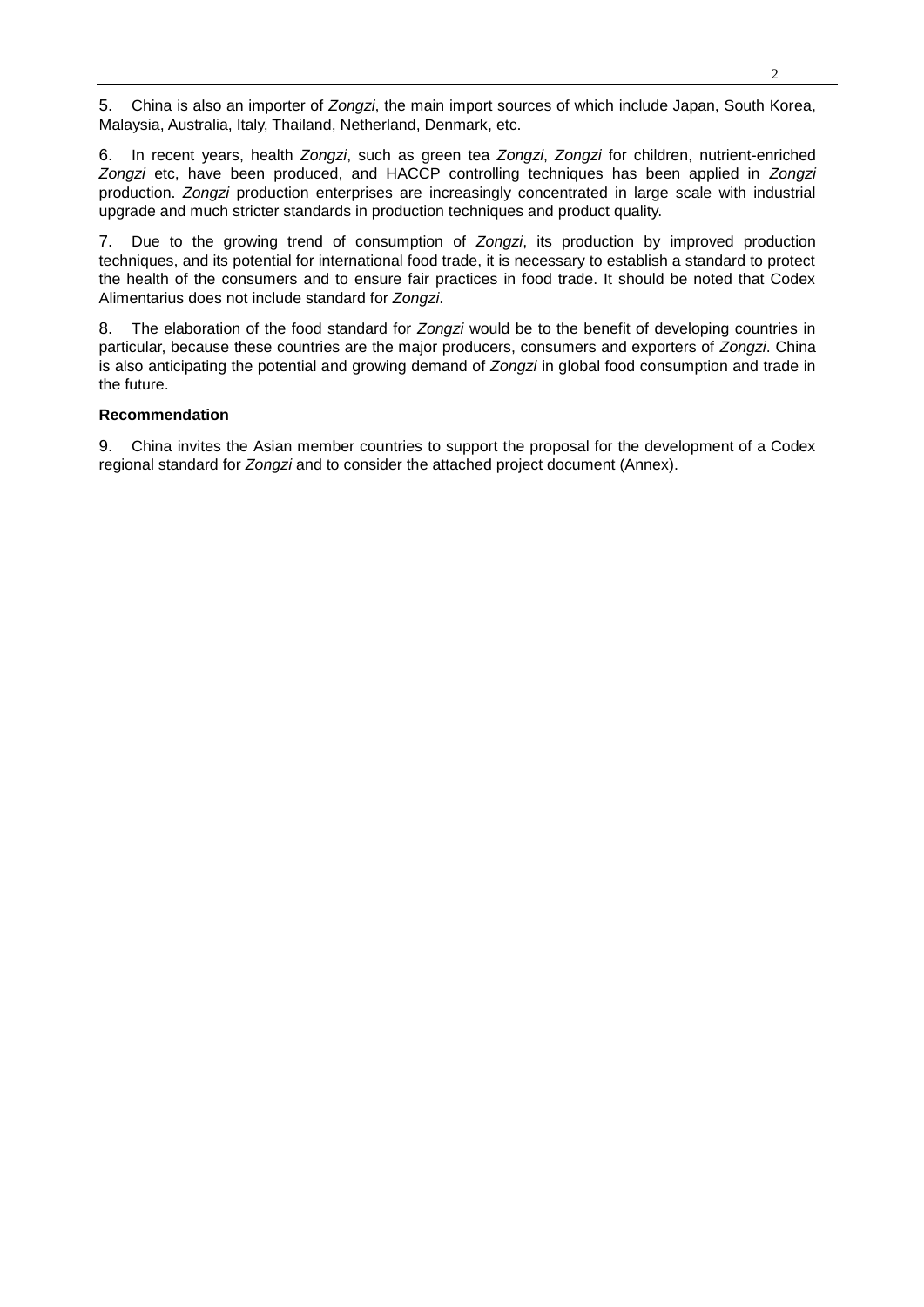# **ANNEX**

# **PROJECT DOCUMENT**

## **A Regional Standard for** *Zongzi*

### **1. The purposes and the scope of the standard**

*Zongzi* is a traditional Chinese food, made of glutinous rice stuffed with different fillings and wrapped in bamboo, reed, or other large flat leaves. They are cooked by steaming or boiling. In the Western world, they are also known as sticky rice dumplings.

The regional standard for *Zongzi* will be elaborated to determine the specifications of the product and processes in order to ensure food safety, essential quality, hygiene and labeling requirements for the purposes of protecting the health of the consumers and ensuring fair practices in food trade. Proposed standard applies to a type of cooked food wrapped in bamboo, reed, or other large flat leaves and consisting of glutinous rice and/or other cereal as main materials with or without adding other ingredients, such as beans, nuts, aquatic products, pork/poultry/egg and its products, fruit/vegetable and its products, etc.

There are various types of *Zongzi* circulated in international food market which are wrapped in different leaves, see different types of *Zongzi* in Figure 1.



Figure 1 Various *Zongzi* in Different Countries Source: http://www.google.com

### **2. Its relevance and timeliness**

Due to the growing trend of consumption of *Zongzi*, its production by improved production techniques, and its potential for international food trade, it is necessary to establish a standard to protect the health of the consumers and to ensure fair practices in food trade. It should be noted that Codex Alimentarius does not include standard for *Zongzi*.

The elaboration of the food standard for *Zongzi* would be to the benefit of developing countries in particular, because these countries are the major producers, consumers and exporters of *Zongzi*. China is also anticipating the potential and growing demand of *Zongzi* in global food consumption and trade in the future.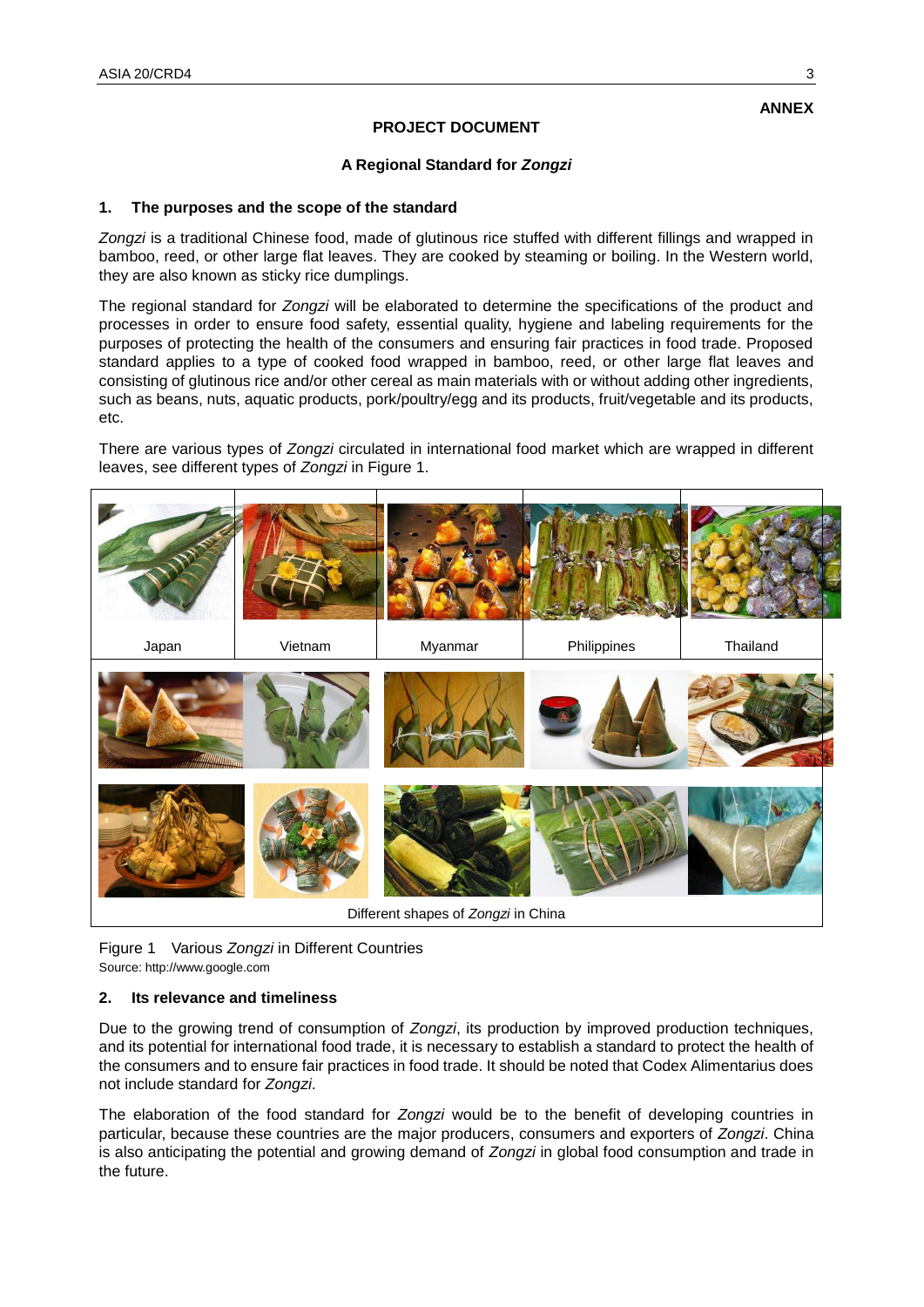*Zongzi* is a festival food for the Dragon Boat Festival. Eating *Zongzi* is a traditional custom in China, which has prevailed for hundreds of years across China and been spread into Korea, Japan and Southeast Asian countries. In recent years, health *Zongzi*, such as green tea *Zongzi*, *Zongzi* for children, nutrient-enriched *Zongzi* etc, have been produced, and HACCP controlling techniques has been applied in *Zongzi* production. *Zongzi* production enterprises are increasingly concentrated in large scale with industrial upgrade and much stricter standards in production techniques and product quality.

#### **3. The main aspects to be covered**

The standard covers essential quality and safety aspects:

- Specifications of the product, such as identification, description of products and processes;
- Essential hygiene and quality factors;
- Packaging, preservation and storage methods;
- Labeling requirements;
- Methods of sampling and analysis.

### **4. An assessment against the** *Criteria for the establishment of work priorities*

- **a) Volume of production and consumption in China and volume and pattern of trade between countries**
- In 2015, production volume of *Zongzi* in China is 334,000,000 Kg.
- China is the world's main exporter of *Zongzi*, which has 173 recorded export enterprises for *Zongzi*. In recent years, *Zongzi* is exported from China to more than 20 countries and regions, such as USA, Canada, Australia, New Zealand, Japan, Saudi Arabia, Korea, Thailand, Hong Kong, Macao, etc. Statistically, the total exporting volume is 3,583,760 Kg with the total amount of 41,930,000 US \$ in 2013, 3,664,960 Kg with 41,047,500 US \$ in 2014 and 3503,540 Kg with 37,487,900 US \$ from Jan. to Nov. in 2015.
- China is also an importer of *Zongzi*, the main import sources of which include Japan, South Korea, Malaysia, Australia, Italy, Thailand, Netherland, Denmark, etc. The total import volume is 165,700 Kg with the total amount of 2,469,000 US \$ in 2013, 329,670 Kg with 4,846,100 US \$ in 2014 and 351,820 Kg with 5,031,000 US \$ from Jan. to Nov. 2015.
- In the international trade market, trade value of *Zongzi* is 71,933,100 US \$ per year, which is expected to grow rapidly along with increasing production capacity. China, Japan and South Korea are the major producers as well as the major exporters of *Zongzi*. In the global market, trade amount of *Zongzi* increases by the rate of over 10%. In 2015, the international trade volume of *Zongzi* amounts to 5,491,080 Kg with the value of 71,933,100 US \$. Besides China, Southeast Asian countries, North America and European countries are also the major consumer markets.
- Table 1 Export data of *Zongzi* from China to other countries/regions from Jan. to Nov. in 2015

|                  |               | Volume: kilograms, Value: US dollars |
|------------------|---------------|--------------------------------------|
| Country / Region | Export volume | Export value                         |
| Hong Kong        | 1,276,695     | 13,915,975                           |
| U.S.A            | 845,178       | 8,620,815                            |
| Saudi Arabia     | 174,681       | 1,869,089                            |
| South Korea      | 182,228       | 1,840,501                            |
| Japan            | 164,371       | 1,758,773                            |
| Canada           | 41,329        | 417,419                              |
| Singapore        | 18,029        | 191,103                              |
| Macao            | 33,696        | 374,026                              |
| Australia        | 85,665        | 959,448                              |
| Thailand         | 18,712        | 202,090                              |
| Total            | 2,840,584     | 30,149,239                           |

Volume: kilograms, Value: US dollars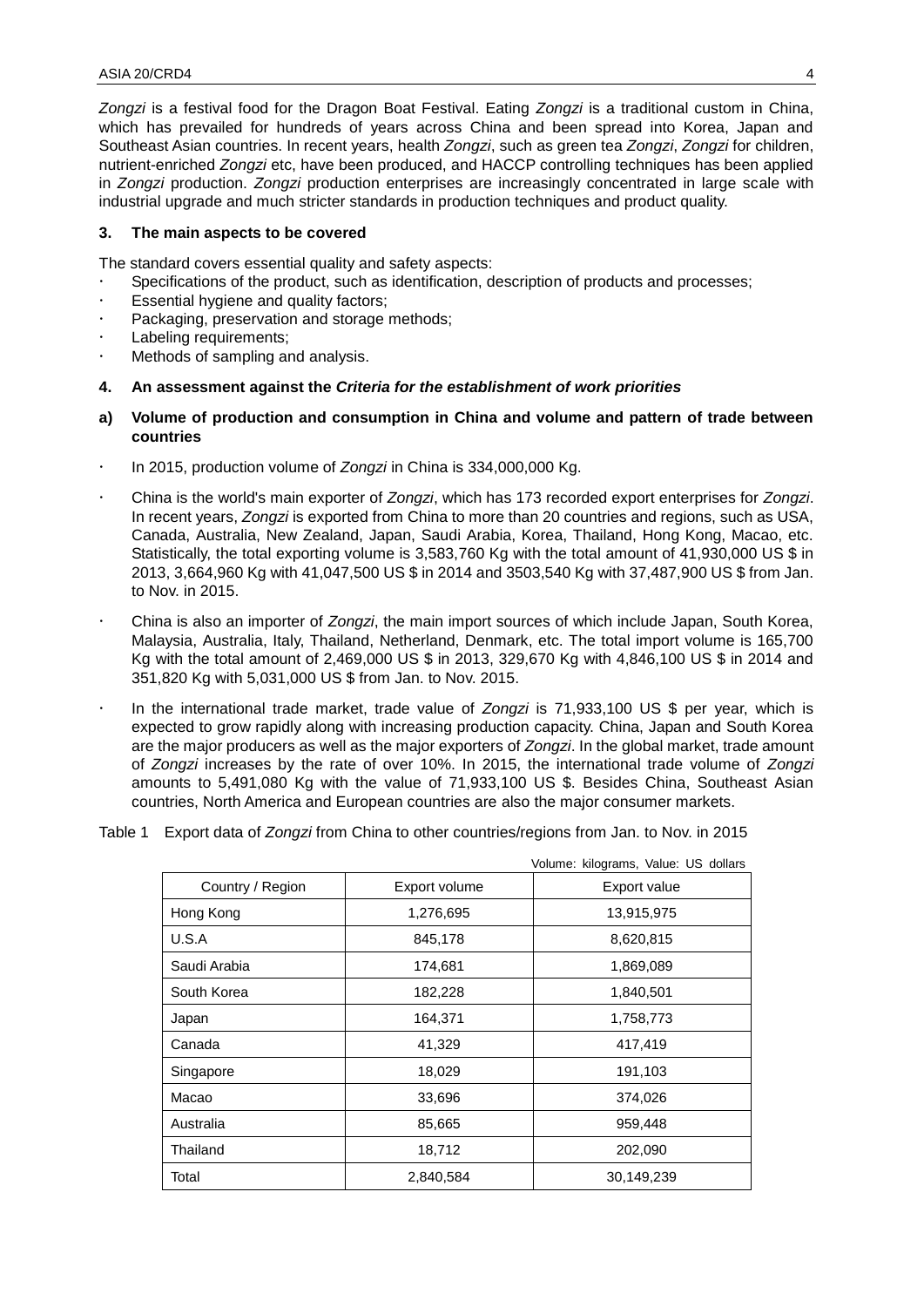Source: estimated by industrial associations of China.

#### Table 2 Import data of *Zongzi* from other countries/regions to China from Jan. to Nov. in 2015

|                  |               | VUIUITE. NIUGIAITIS, VAIUE. US UUIIAIS |
|------------------|---------------|----------------------------------------|
| Country / Region | Import volume | Import value                           |
| Taiwan Region    | 51,634        | 634,527                                |
| Malaysia         | 52,446        | 639,849                                |
| China            | 24,279        | 293,767                                |
| South Korea      | 35,472        | 407,938                                |
| Chile            | 3,694         | 43,957                                 |
| Australia        | 11,343        | 119,979                                |
| Japan            | 10,069        | 125,153                                |
| Thailand         | 6,778         | 72,155                                 |
| Canada           | 6,989         | 96,583                                 |
| Total            | 202,704       | 2,433,908                              |

Source: estimated by industrial associations of China.

## **b) Diversification of national legislations and apparent resultant or potential impediments to international trade**

There is no existing national legislation covering any *Zongzi*.

### **c) International or regional market potential**

Owing to more and more consuming popularity in the global market, the consumption volume of *Zongzi* rises rapidly in the near future with the greater production capacity, export volume as well as international trade volume.

### **d) Amenability of the commodity to standardization**

Parameters amenable for standardization include specification and identification of product, raw materials, process, contaminant limits, essential quality (drying loss, protein, and fat) and hygiene factors of the product, including packaging and transportation applying existing Codex Alimentarius documents.

### **e) Coverage of the main consumer protection and trade issues by existing or proposed general standards**

There are no existing standards specifically covering *Zongzi*. The proposed standard will cover requirements concerning raw materials, production process, essential hygiene and quality factors of *Zongzi* to ensure safety of consumers and fair practice in international trade.

## **f) Number of commodities which would need separate standards indicating whether raw, semi-processed or processed**

Currently there is no need of any other separate standard other than the proposed, since the proposed standard will cover both raw and processed products of *Zongzi* and the hygienic conditions of production.

### **g) Work already undertaken by other international organizations in this field and/or suggested by the relevant international intergovernmental body(ies)**

None identified.

### **5. Relevance to the Codex strategic objectives**

The proposal for new standard development meet the objective 1.1 - Establish new and review existing Codex standards, based on priorities of the CAC as well as 1.2 - Proactively identify emerging issues and Member needs and, where appropriate, develop relevant food standards of the Codex Alimentarius Commission Strategic Plan 2014-2019. Wider emphasis will be focused on food safety aspects of

Volume: kilograms, Value: US dollars